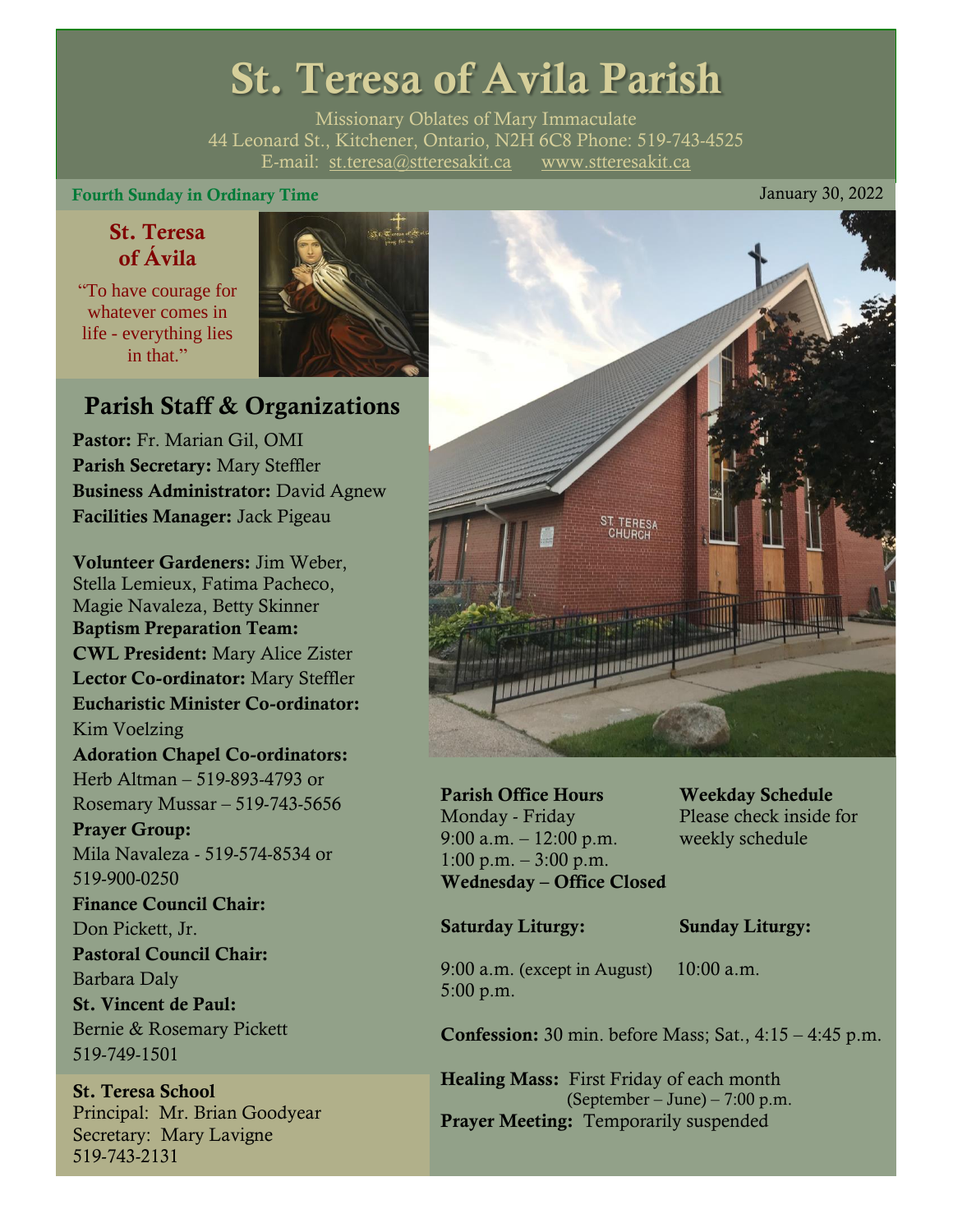In today's Gospel (Luke 4:21-30), we learn that the people of Nazareth are impressed by Jesus' words, and yet they seem surprised. They still think of Jesus as merely Joseph's son. They do not expect such words from someone they believe that they know. He has delivered what today we would call His 'mission statement', using words of the prophet Isaiah. Today, as He speaks, Jesus says that these words are being fulfilled – in Him. The Messiah they have been waiting for is now here in the person of Jesus. His Kingdom has begun to be realised in His works of healing, of reconciliation and liberation from evil powers.

**"There were also many lepers in Israel in the time of the Prophet Elisha, and none of them was cleansed except Naaman the Syrian."** Lk 4:26

At first, the crowd was amazed that one of their fellow villagers could speak with such grace and eloquence and with such authority. But it was something altogether different to put themselves in His hands. Who did He really think He was? After hearing Jesus' words about the poor reception of prophets by their own people, they were worked up into a blind rage and hatred. They wanted to push Jesus off the cliff on which their town was built. But, says Mark, Jesus passed through their midst and left them. These are terrible words and let us pray that such a thing may never happen to us:

– that Jesus should walk right through us

– that we should fail to recognise His presence among us (usually in the people around us)

– that we even reject Him, so that He goes off without us, leaving us behind. It will not be He who has abandoned us; we will have rejected Him. And He will never force Himself on us.

#### **Family Conection:**

As you gather as a family, consider proverbs or other wise sayings that are familiar to your family ("Blood is thicker than water;" "All that glitters is not gold."). Consider what these proverbs mean and whether you believe them to be true. Why or why not? Jesus challenges the people of Nazareth by reminding them of old sayings that seem to have a lot of truth in them. **What were the proverbs that Jesus quoted?** (Physician, cure yourself; No prophet is accepted in his native place.) Consider the meaning of these proverbs.

In a state of grace, the soul is like a well of limpid water, from which flow only streams of clearest crystal. St. Teresa of Ávila

Diocese of Hamilton Prayer Calendar

January 31 – Rev. Duy Van Nguyen February 1 – Rev. John Van Hees February 2 – Hospitaller Order of St. John of God (O.H.) February 3 – Rev. Hayden Starczala February 4 – Very Rev. James Petrie, E.V. February 5 – Rev. Gerald Mulhall February 6 – Fifth Sunday in Ordinary **Time** 

#### Vocations

#### **Fourth Sunday in Ordinary Time January 30, 2022**

No prophet is accepted in the prophet's hometown. Do not be discouraged by jeers when considering priesthood, diaconate, or religious life. If God is calling you, contact Bishop Wayne Lobsinger, Director of Vocations and Priestly Formation, Diocese of Hamilton. (905-528-7988)

[vocations@hamiltondiocese.com](mailto:vocations@hamiltondiocese.com)  <https://hamiltondiocese.com/vocations/>

#### Serra Prayer for the Perseverance of Vocations

O God, You have constituted Your onlybegotten Son supreme and eternal Priest for the glory of Your majesty and the salvation of mankind: grant that those whom He has chosen ministers and dispensers of His mysteries may be found faithful in fulfilling the ministry they have received. Amen.

#### Prayer for Vocations

God, the source of creation and love, You invite each of us to serve You through the life which is Your gift. May Your grace encourage men and women to heights of holiness through service to the Church as priests, sisters, brothers and lay ministers. Make me an instrument to encourage others to give themselves and challenge me to do the same. Amen.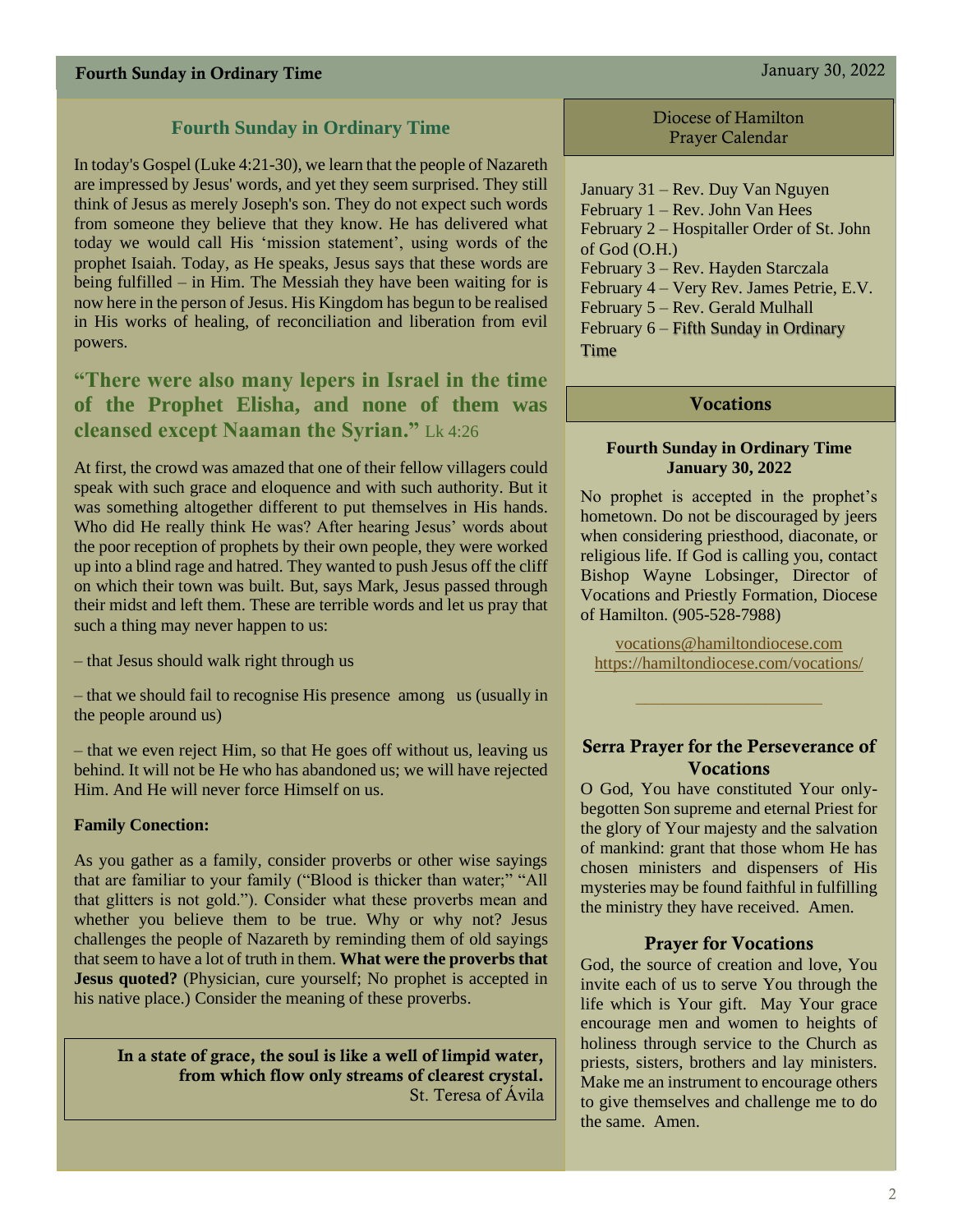# Fourth Sunday in Ordinary Time January 30, 2022

#### **Preparing for Confirmation and First Communion & Reconciliation –** *Important Dates:*

#### **Confirmation –**

Please continue to watch for upcoming announcements for re-scheduled dates.

**First Reconciliation and First Communion – Feb. 6, 2022 at 10:00 a.m.** – Holy Mass with blessing of the Medallions *– Postponed – To be re-scheduled.*

**The Divine Mercy Chapel** – Adoration of the Most Blessed Sacrament resumed on Monday, January 24, 2022. Exposition of the Blessed Sacrament is now taking place in the church, so that everyone can feel safe and have enough space to pray. Adoration will resume in the chapel when the situation with Omicron is resolved. If you have any questions, please call the office  $-519-743-4525$ .

**2022 Offertory Envelopes** – The 2022 Offertory Envelopes are ready for pick up. Please pick up your envelopes after Mass, on the table at the back of the church. For those who have signed up for Pre-Authorized Giving, please ensure that you pick up your box of envelopes for 2022, as well. To ensure our parish records are up-to-date, we ask that you please put your name, address and phone number on the first envelope you use. Thank you for your assistance.

**Mass Intentions for 2022** – The offering of Mass for the deceased, the sick, a personal intention, in thanksgiving, a special intention such as an anniversary, birthday, etc. is an act of deep faith and a most excellent way of remembering a loved one. We will now accommodate any available request, for as many Mass intentions as you wish. In 2020, a Mass with Multiple Intentions was introduced to respond to the needs of our parishioners. These will continue, on the first and third Tuesdays of the month. Thank you.

**Children's Choir** – Our parish is organizing a Children's Choir. Those who would like to join this group and develop their talents, are asked to please contact our parish office.

### **Mass Intentions January 31, 2022 – February 6, 2022**

Tuesday, February 1, 2022 – **7:00 p.m. Group Mass Intentions +Mila Navaleza –** *Navaleza Family* **Intentions of truckers**

Wednesday, February 2, 2022 – **8:30 a.m.**  *Feast of the Presentation of the Lord*  **(World Day for Consecrated Life)** **Intentions of Father Raphael Ma, C.R.** *– Ken & Betty Skinner*

## Thursday, February 3, 2022 – **8:30 a.m.** *Optional Memorial of Saint Blaise, Bishop and Martyr*

**+ Brenda Haskins –** *Joan Airdrie & Family*

Friday, February 4, 2022 – **8:30 a.m.** **Intentions of Mary Helen Stroeder –** *Bill & Mary Alice Zister*

Saturday, February 5, 2022 – *Memorial of Saint Agatha, Virgin and Martyr* **9:00 a.m.** – **Intentions of Father Marian –** *Ken & Betty*  **5:00 p.m.** – **+ Deceased Members of the** 

**Strauss & Bester Families** – *Anna Lou Strauss*

Sunday, February 6, 2022 – **10:00 a.m.** – **Fifth Sunday in Ordinary Time** –Year C – **Parishioners of St. Teresa Parish** 

#### Live-streaming on Zoom

The **10 a.m. Sunday Mass** will be live-streamed. To join Father, click on the following link: <https://zoom.us/j/5887658626> Password: 274733

#### Daily Readings:

Lectors may find daily readings at this link: [https://readings.livingwithchrist.ca](https://readings.livingwithchrist.ca/)

HEALING MASS – FIRST FRIDAY February 4, 2022 Adoration begins at 6 p.m. Confession will be available. Mass at 7 p.m.

First Friday and First Saturday Devotions – The devotions will follow Mass.